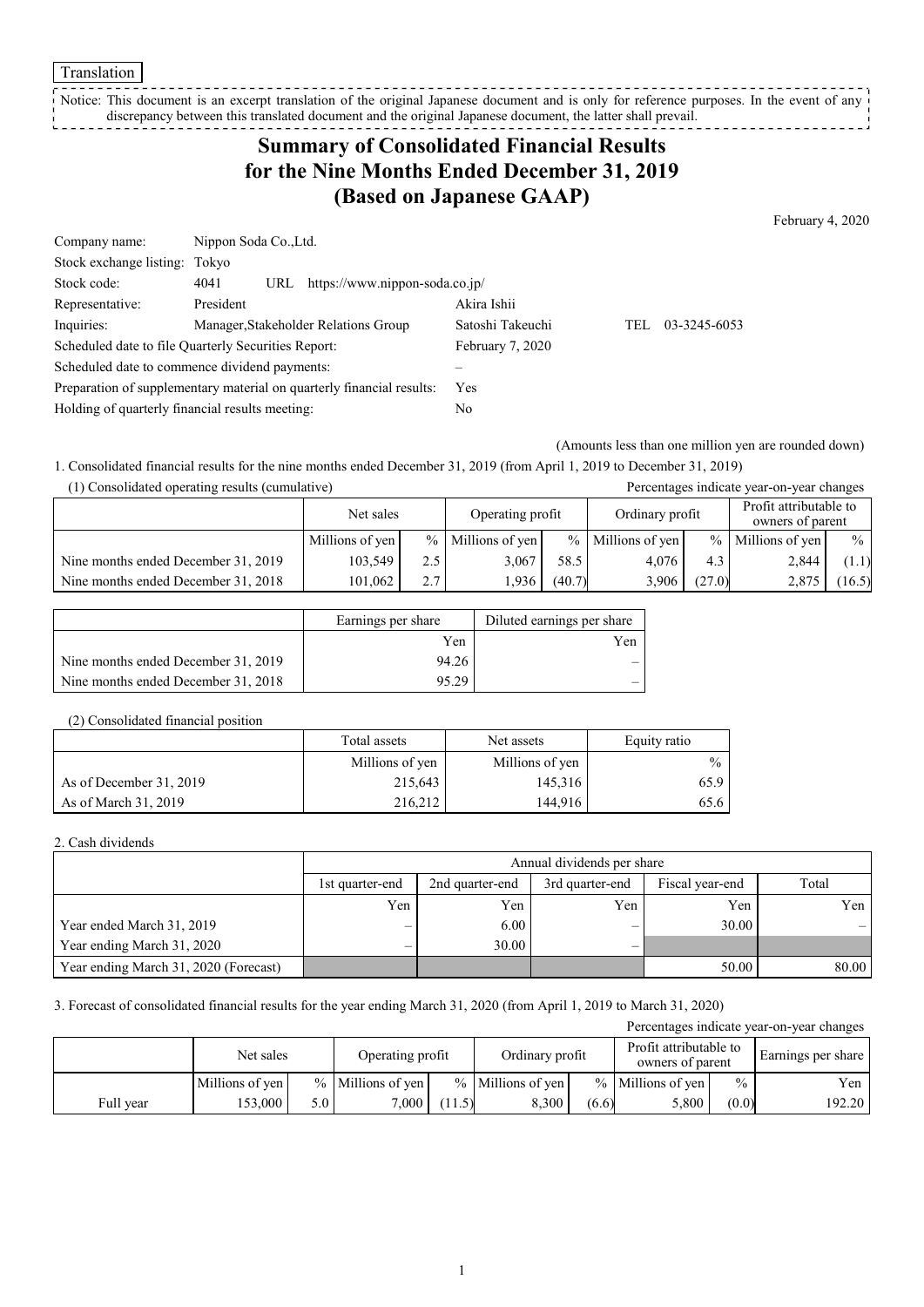| 4. Notes                                                                                                                                                                         |  |                                                       |                |                   |
|----------------------------------------------------------------------------------------------------------------------------------------------------------------------------------|--|-------------------------------------------------------|----------------|-------------------|
| (1) Changes in significant subsidiaries during the nine months ended December 31, 2019<br>(changes in specified subsidiaries resulting in the change in scope of consolidation): |  | N <sub>o</sub>                                        |                |                   |
|                                                                                                                                                                                  |  |                                                       |                |                   |
| (2) Application of special accounting methods for preparing quarterly consolidated financial statements:                                                                         |  |                                                       |                |                   |
| (3) Changes in accounting policies, changes in accounting estimates, and restatement of prior period financial statements                                                        |  |                                                       |                |                   |
| Changes in accounting policies due to revisions to accounting standards and other regulations:                                                                                   |  |                                                       |                |                   |
| Changes in accounting policies due to other reasons:                                                                                                                             |  |                                                       |                |                   |
| Changes in accounting estimates:                                                                                                                                                 |  |                                                       | N <sub>o</sub> |                   |
| Restatement of prior period financial statements:                                                                                                                                |  |                                                       |                |                   |
| (4) Number of issued shares (common shares)                                                                                                                                      |  |                                                       |                |                   |
| Total number of issued shares at the end of the period (including treasury shares)                                                                                               |  |                                                       |                |                   |
| As of December 31, 2019                                                                                                                                                          |  | 31,127,307 shares   As of March 31, 2019              |                | 31,127,307 shares |
| Number of treasury shares at the end of the period                                                                                                                               |  |                                                       |                |                   |
| As of December 31, 2019                                                                                                                                                          |  | 949,791 shares   As of March 31, 2019                 |                | 951,112 shares    |
| Average number of shares during the period (cumulative from the beginning of the fiscal year)                                                                                    |  |                                                       |                |                   |
| Nine months ended December 31, 2019                                                                                                                                              |  | 30,176,904 shares Nine months ended December 31, 2018 |                | 30,180,222 shares |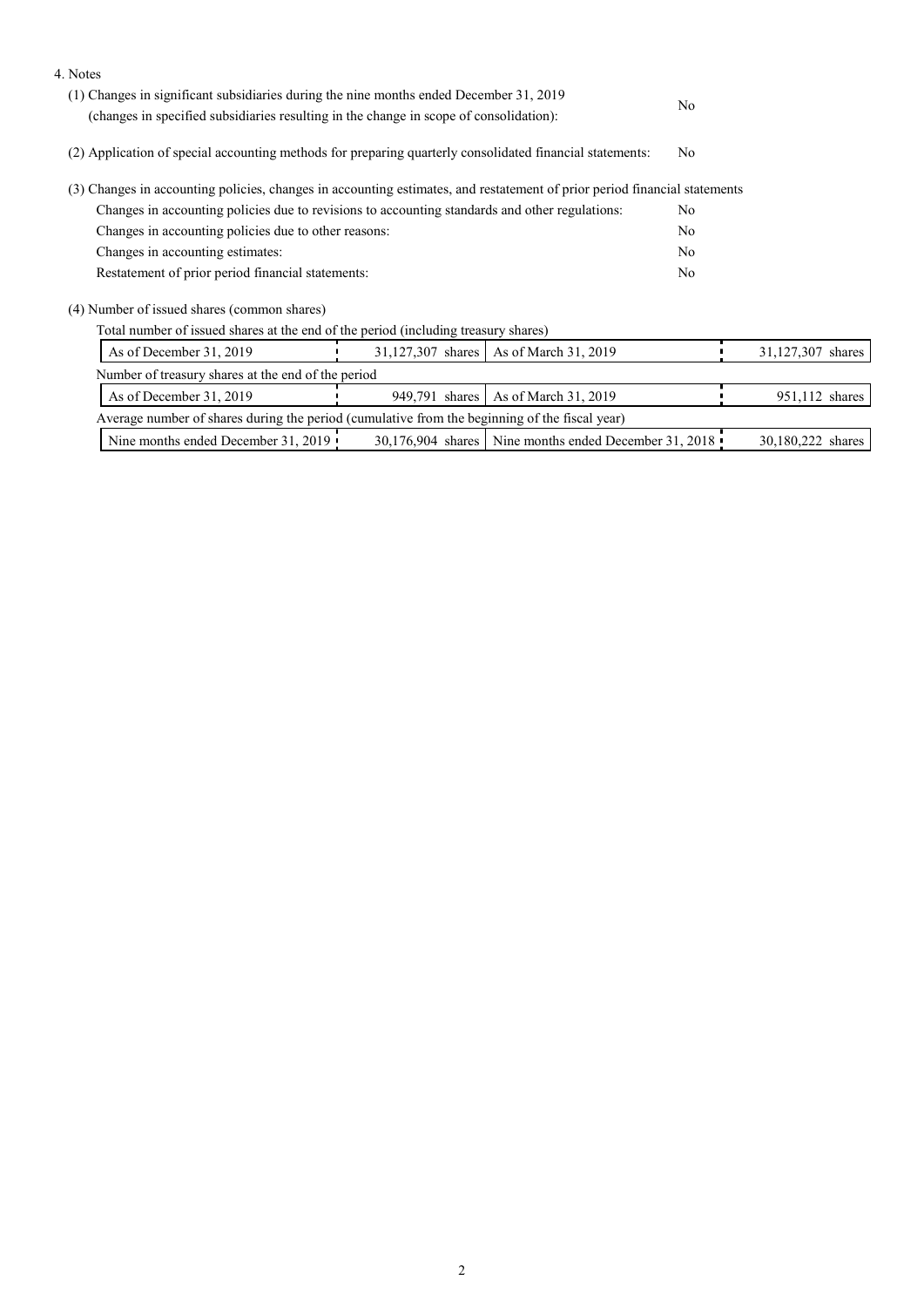# **Quarterly consolidated financial statements**

**Consolidated balance sheets** 

|                                                     |                      | (Millions of yen)       |
|-----------------------------------------------------|----------------------|-------------------------|
|                                                     | As of March 31, 2019 | As of December 31, 2019 |
| Assets                                              |                      |                         |
| Current assets                                      |                      |                         |
| Cash and deposits                                   | 16,565               | 17,494                  |
| Notes and accounts receivable - trade               | 47,860               | 38,307                  |
| Electronically recorded monetary claims - operating | 2,795                | 2,503                   |
| Inventories                                         | 27,372               | 33,972                  |
| Other                                               | 4,500                | 4,145                   |
| Allowance for doubtful accounts                     | (199)                | (191)                   |
| Total current assets                                | 98,895               | 96,231                  |
| Non-current assets                                  |                      |                         |
| Property, plant and equipment                       |                      |                         |
| Buildings and structures, net                       | 18,082               | 18,159                  |
| Machinery, equipment and vehicles, net              | 20,264               | 19,190                  |
| Tools, furniture and fixtures, net                  | 1,776                | 1,881                   |
| Land                                                | 15,111               | 15,107                  |
| Construction in progress                            | 3,247                | 5,599                   |
| Other, net                                          | 9                    | 743                     |
| Total property, plant and equipment                 | 58,491               | 60,681                  |
| Intangible assets                                   |                      |                         |
| Goodwill                                            | 249                  | 72                      |
| Other                                               | 5,527                | 5,010                   |
| Total intangible assets                             | 5,776                | 5,082                   |
| Investments and other assets                        |                      |                         |
| Investment securities                               | 39,307               | 39,608                  |
| Retirement benefit asset                            | 8,767                | 9,162                   |
| Deferred tax assets                                 | 2,700                | 2,733                   |
| Other                                               | 2,272                | 2,142                   |
| Allowance for doubtful accounts                     | (0)                  | (0)                     |
| Total investments and other assets                  | 53,048               | 53,647                  |
| Total non-current assets                            | 117,316              | 119,411                 |
| Total assets                                        | 216,212              | 215,643                 |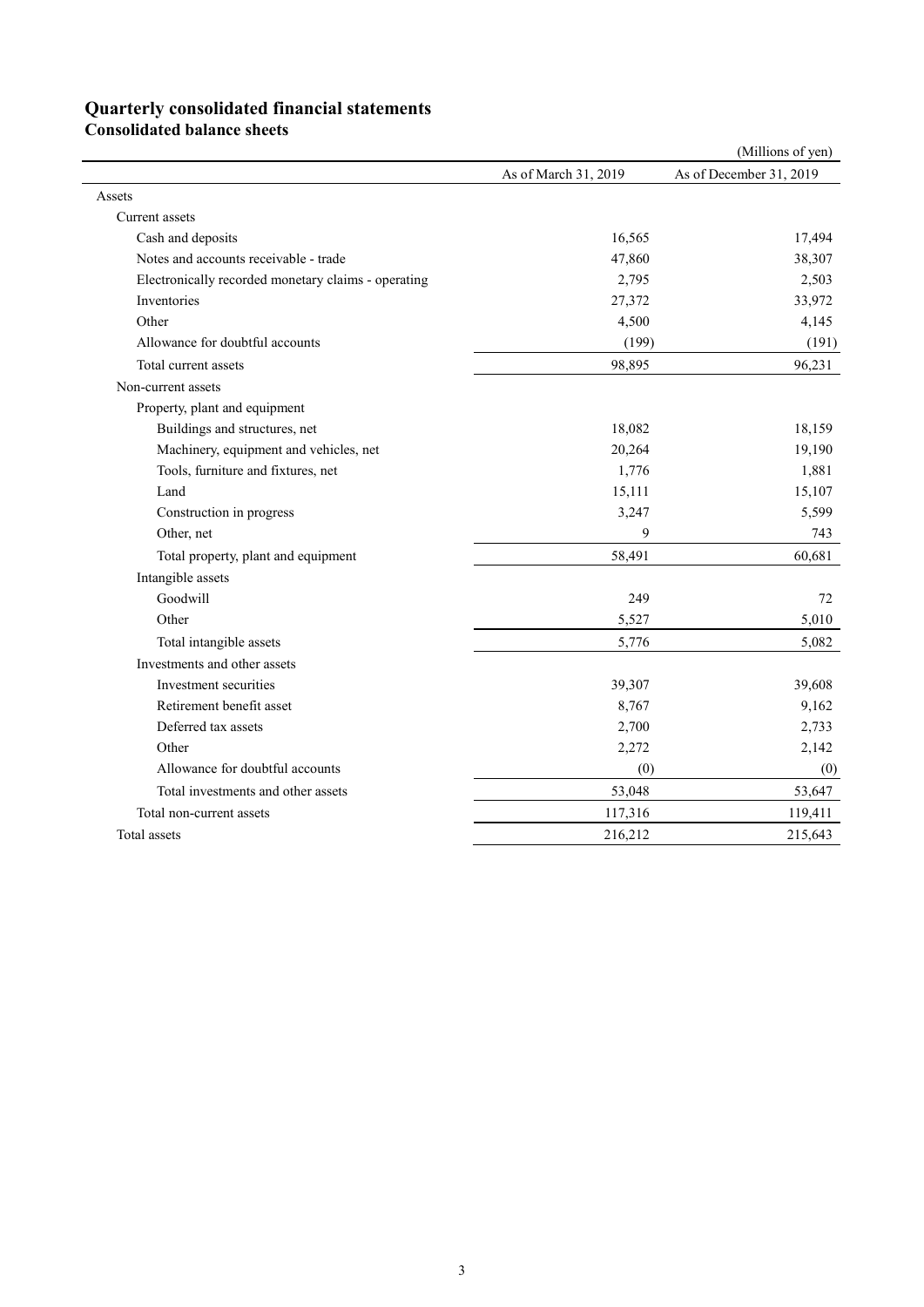|                                                       |                      | (Millions of yen)       |
|-------------------------------------------------------|----------------------|-------------------------|
|                                                       | As of March 31, 2019 | As of December 31, 2019 |
| Liabilities                                           |                      |                         |
| <b>Current</b> liabilities                            |                      |                         |
| Notes and accounts payable - trade                    | 20,933               | 19,388                  |
| Electronically recorded obligations - operating       | 2,717                | 4,157                   |
| Short-term borrowings                                 | 15,501               | 14,864                  |
| Income taxes payable                                  | 1,258                | 323                     |
| Provision for bonuses                                 | 2,900                | 918                     |
| Other                                                 | 6,806                | 5,915                   |
| Total current liabilities                             | 50,118               | 45,568                  |
| Non-current liabilities                               |                      |                         |
| Long-term borrowings                                  | 10,604               | 13,264                  |
| Deferred tax liabilities                              | 4,364                | 4,916                   |
| Retirement benefit liability                          | 2,468                | 2,527                   |
| Provision for environmental measures                  | 724                  | 558                     |
| Other                                                 | 3,014                | 3,491                   |
| Total non-current liabilities                         | 21,177               | 24,759                  |
| Total liabilities                                     | 71,295               | 70,327                  |
| Net assets                                            |                      |                         |
| Shareholders' equity                                  |                      |                         |
| Share capital                                         | 29,166               | 29,166                  |
| Capital surplus                                       | 29,359               | 29,359                  |
| Retained earnings                                     | 80,166               | 81,196                  |
| Treasury shares                                       | (2,250)              | (2, 247)                |
| Total shareholders' equity                            | 136,441              | 137,475                 |
| Accumulated other comprehensive income                |                      |                         |
| Valuation difference on available-for-sale securities | 7,220                | 7,934                   |
| Deferred gains or losses on hedges                    | (163)                | (135)                   |
| Foreign currency translation adjustment               | (2,100)              | (3,702)                 |
| Remeasurements of defined benefit plans               | 373                  | 568                     |
| Total accumulated other comprehensive income          | 5,328                | 4,664                   |
| Non-controlling interests                             | 3,146                | 3,176                   |
| Total net assets                                      | 144,916              | 145,316                 |
| Total liabilities and net assets                      | 216,212              | 215,643                 |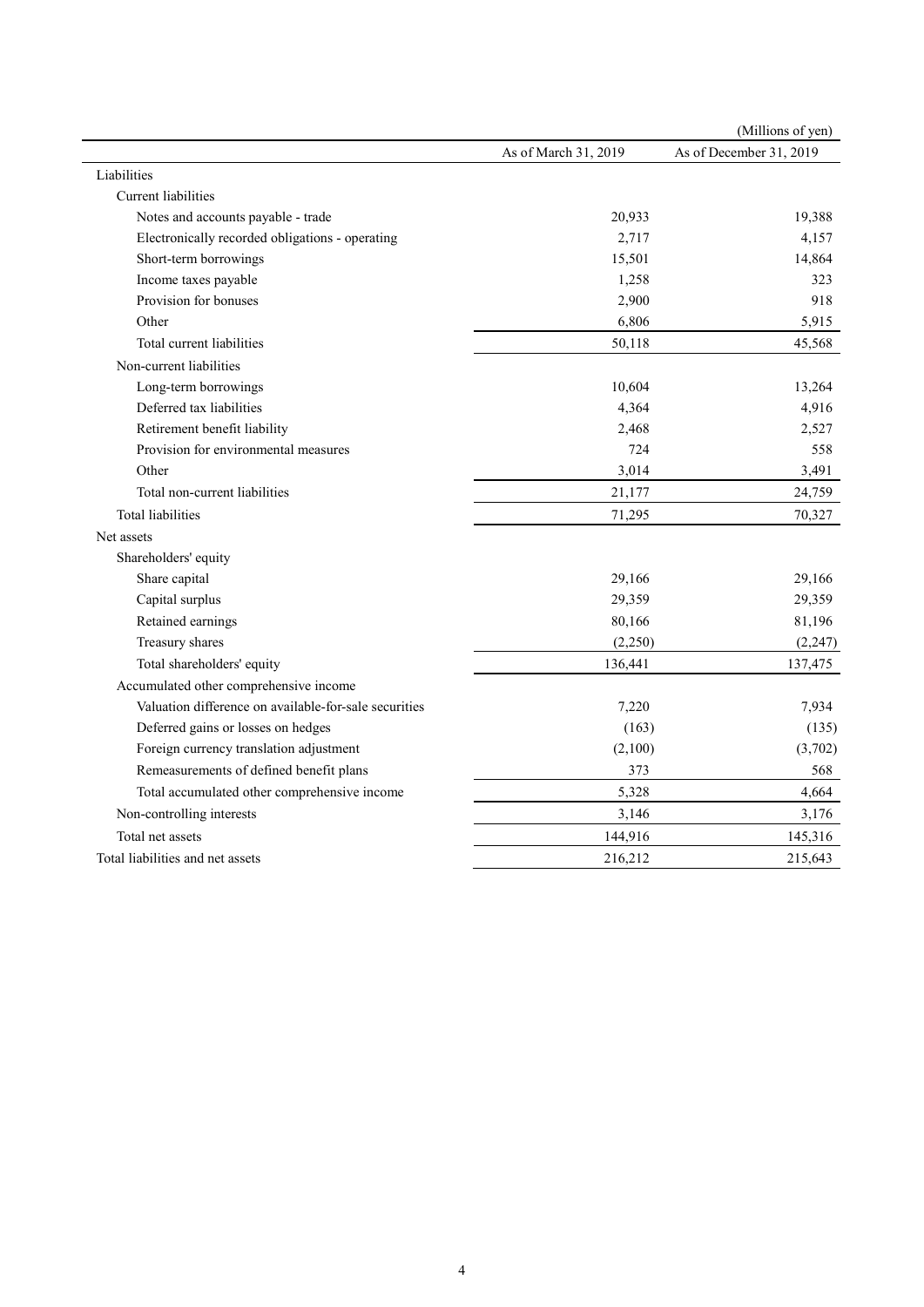## **Consolidated statements of income (cumulative) and consolidated statements of comprehensive income (cumulative)**

**Consolidated statements of income (cumulative)**

|                                                                               |                   | (Millions of yen) |
|-------------------------------------------------------------------------------|-------------------|-------------------|
|                                                                               | Nine months ended | Nine months ended |
|                                                                               | December 31, 2018 | December 31, 2019 |
| Net sales                                                                     | 101,062           | 103,549           |
| Cost of sales                                                                 | 78,524            | 79,064            |
| Gross profit                                                                  | 22,538            | 24,485            |
| Selling, general and administrative expenses                                  | 20,602            | 21,417            |
| Operating profit                                                              | 1,936             | 3,067             |
| Non-operating income                                                          |                   |                   |
| Interest income                                                               | 18                | 16                |
| Dividend income                                                               | 606               | 626               |
| Share of profit of entities accounted for using equity method                 | 1,225             | 523               |
| Other                                                                         | 698               | 533               |
| Total non-operating income                                                    | 2,549             | 1,699             |
| Non-operating expenses                                                        |                   |                   |
| Interest expenses                                                             | 192               | 168               |
| Foreign exchange losses                                                       |                   | 154               |
| Other                                                                         | 386               | 368               |
| Total non-operating expenses                                                  | 578               | 690               |
| Ordinary profit                                                               | 3,906             | 4,076             |
| Extraordinary income                                                          |                   |                   |
| Gain on sales of non-current assets                                           | 7                 |                   |
| Total extraordinary income                                                    | $\tau$            |                   |
| <b>Extraordinary losses</b>                                                   |                   |                   |
| Loss on abandonment of non-current assets                                     | 141               | 178               |
| Loss on valuation of investments in capital of subsidiaries and<br>associates | 85                |                   |
| One-hundredth anniversary commemorative expenses                              |                   | 48                |
| Other                                                                         | 30                | 10                |
| Total extraordinary losses                                                    | 257               | 238               |
| Profit before income taxes                                                    | 3,656             | 3,837             |
| Income taxes - current                                                        | 669               | 871               |
| Income taxes - deferred                                                       | 6                 | 59                |
| Total income taxes                                                            | 676               | 931               |
| Profit                                                                        | 2,980             | 2,906             |
| Profit attributable to non-controlling interests                              | 104               | 61                |
| Profit attributable to owners of parent                                       | 2,875             | 2,844             |